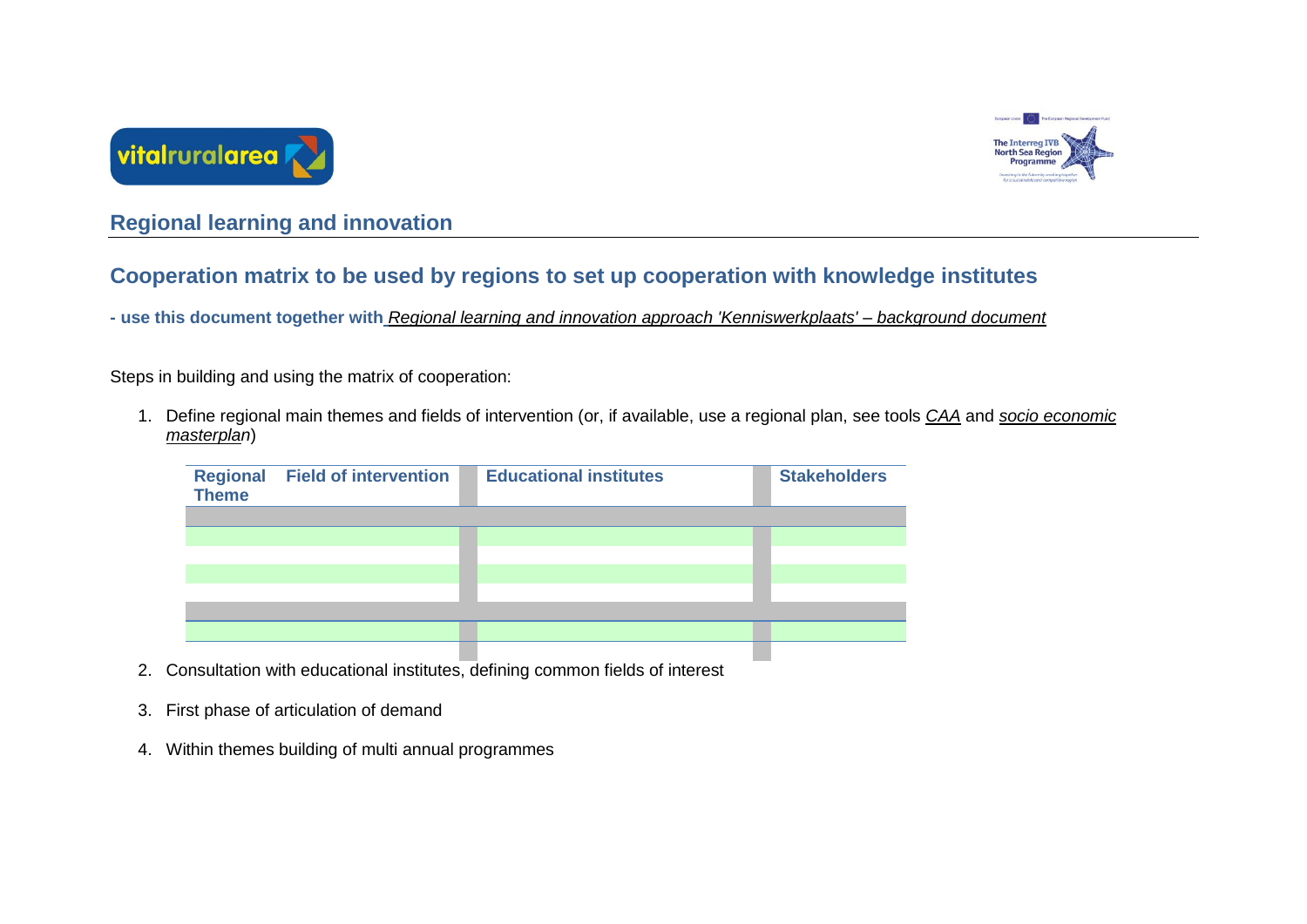- 5. Quantification (in hours) of intended investments (professors, lectors, students), eventual resulting in a contract or letter of intent
- 6. Second phase of articulation of demand, filling programmes with stakeholders
- 7. Defining projects within the programmes

## **Cooperation matrix (example Northeast Fryslan)**

|                                                       |                                                                         |            |            | <b>Educational institutes</b>     | <b>Involved organisations,</b> |               |                |                                                                                 |  |  |
|-------------------------------------------------------|-------------------------------------------------------------------------|------------|------------|-----------------------------------|--------------------------------|---------------|----------------|---------------------------------------------------------------------------------|--|--|
| <b>Theme</b>                                          | <b>Field</b>                                                            | <b>RUG</b> | <b>WUR</b> | <b>NHL/Stenden</b>                | <b>Van Hall</b>                | <b>ROC FP</b> | <b>AOC</b>     | <b>stakeholders</b>                                                             |  |  |
|                                                       |                                                                         |            |            |                                   |                                |               |                |                                                                                 |  |  |
| <b>Spatial</b><br>planning/<br><b>Infrastructure</b>  | Vision using railway                                                    |            |            | $\sf X$<br>(built<br>environment) | X<br>(Man &<br>Space)          |               |                | Public and private rail<br>organisation, interest groups                        |  |  |
|                                                       | New public transport<br>applications                                    |            |            | $\mathsf{X}$<br>(BE)              | X<br>(M&R)                     |               |                | Public and private rail<br>organisation, interest groups                        |  |  |
|                                                       | Integral approach<br>"Lauwersmeer" area<br>(Nature, lake, tourism, etc) |            | X          | $\mathsf{X}$<br>(BE)              | X (coast&<br>sea)              |               | $\overline{X}$ | Harbour-, fishery-,<br>waterboard-, nature-<br>organisations                    |  |  |
|                                                       | <b>Sustainable North East</b>                                           | X          |            | X<br>(BE)                         | X                              |               | X              |                                                                                 |  |  |
|                                                       |                                                                         |            |            |                                   |                                |               |                |                                                                                 |  |  |
| Economy,<br><b>Recreation &amp;</b><br><b>Tourism</b> | Vision development digital<br>services                                  |            |            | $\sf X$                           | $\mathsf{X}$                   | $\sf X$       |                | Customers of services,<br>providers of servicers and<br>infrastructure proiders |  |  |
|                                                       | Regional approach<br>recreation                                         |            | X          | $\sf X$                           | X                              | $\sf X$       | $\sf X$        | <b>Entrepreneurs and</b><br>entrepreneur organisations                          |  |  |
|                                                       | <b>Reinforcing the Agricultural</b><br>sector                           |            |            |                                   | $\mathsf{X}$                   |               | $\sf X$        | Agricultural-, nature and<br>landscape organisiations                           |  |  |